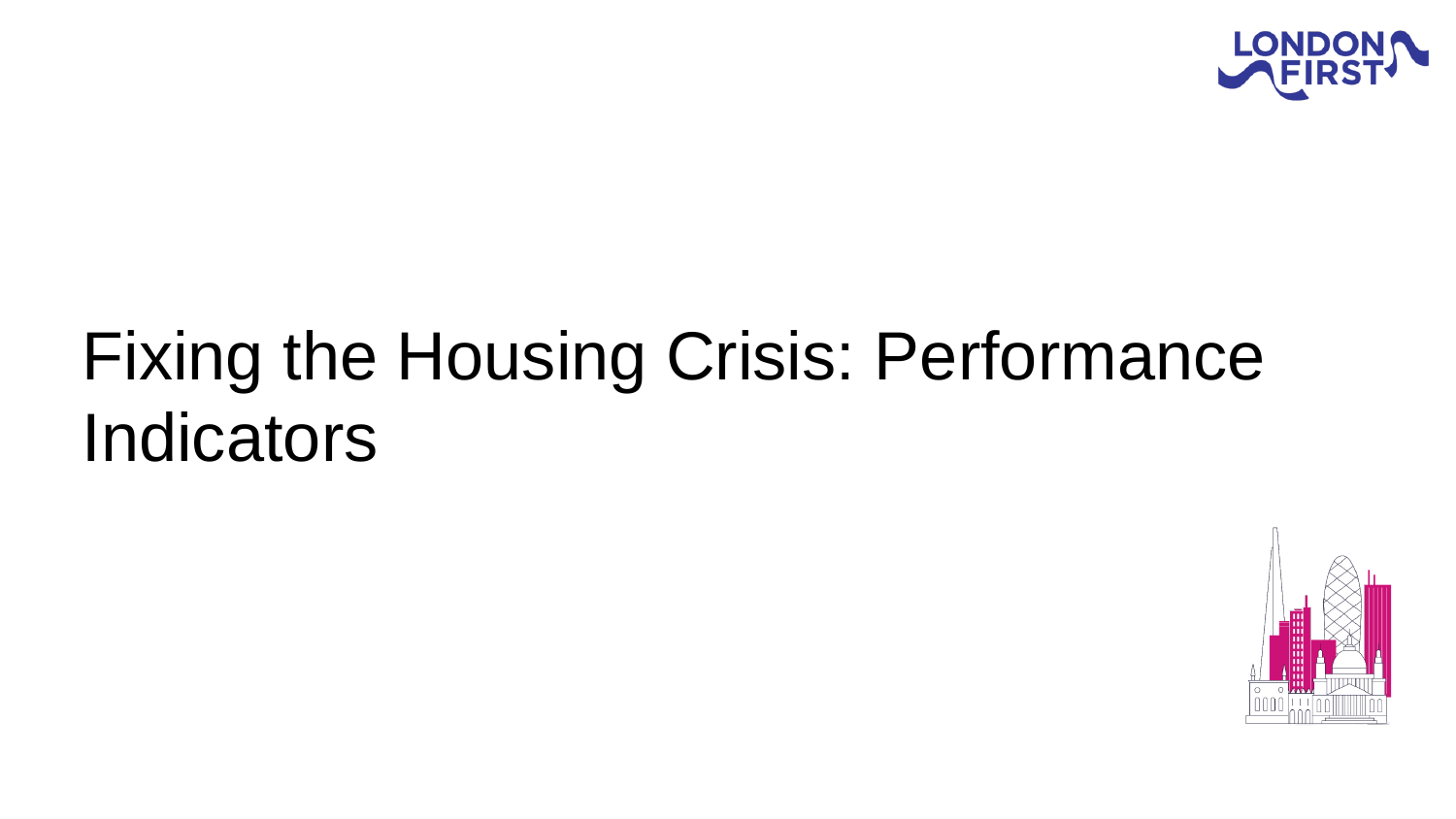

#### **Our Goal – getting London building the homes it needs by 2020**



We have been campaigning to see the 66,000 homes a year London needs, built by 2020.

These include homes of all types. **We have been calling on: government to invest more money to get homes built, on the Mayor to release land for development, on the Boroughs to embrace density, and on developers to collaborate on skills.**

Our campaign has been driven by a group of demand side led businesses and employers, supported by civil society organisations.

To exert pressure on the Mayor and government to deliver on housebuilding, we needed to measure success against robust and timely data.

Here is that data.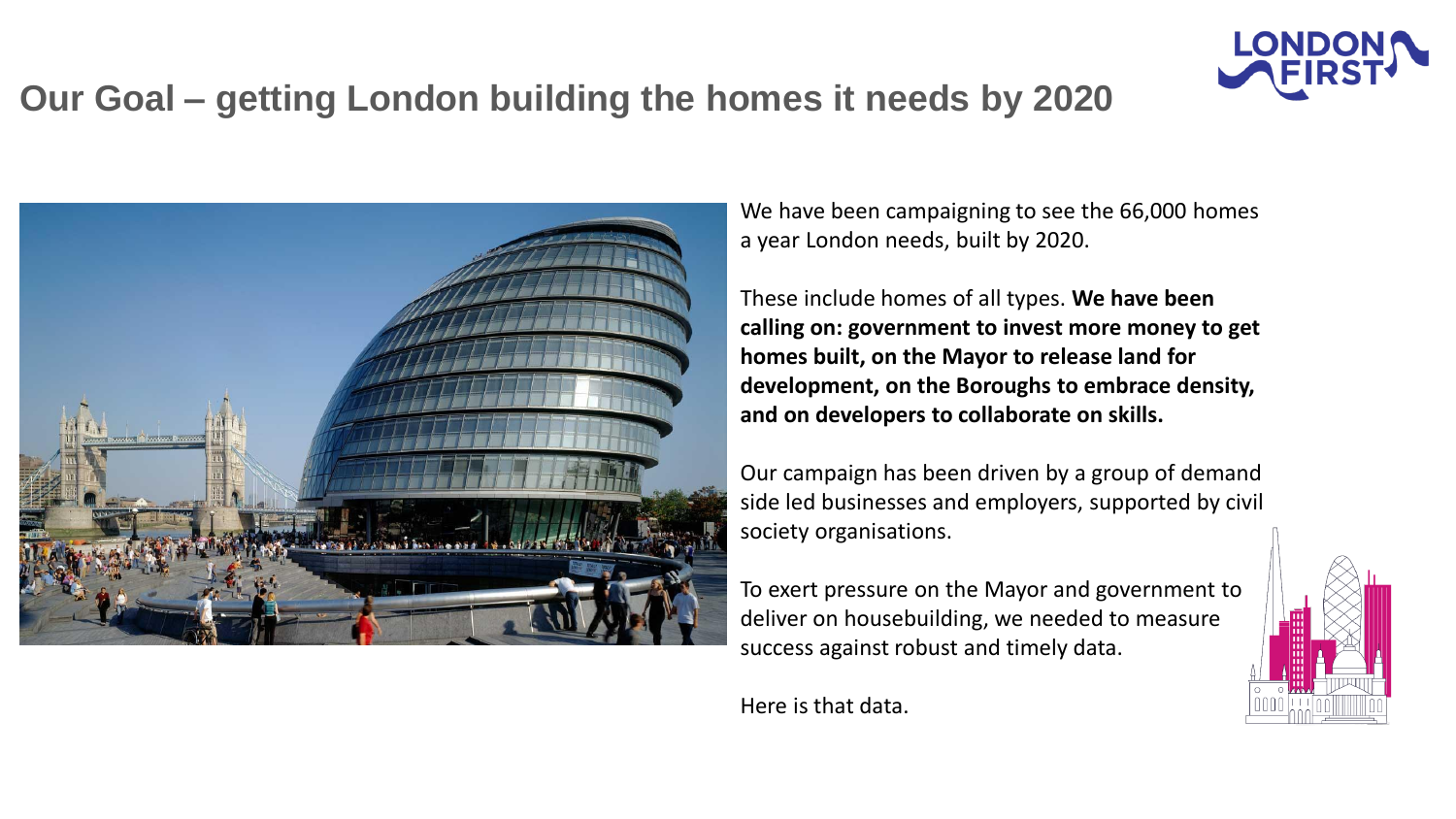#### **Are we getting closer to the goal?**



We commissioned Grant Thornton to produce baseline analysis, to be updated annually, charting progress towards building the homes that Londoners need.

We will track the build out rate and attrition rate of market and affordable homes, across London.

- **Market housing:** for-profit developments built by private companies
- **Affordable housing**: housing provided for people on low incomes by government agencies or non-profit organisations. This includes all developments that do not go onto the open market, including affordable housing, affordable rent, shared rent, shared ownership etc



**We will keep the Mayor and government focused on delivery**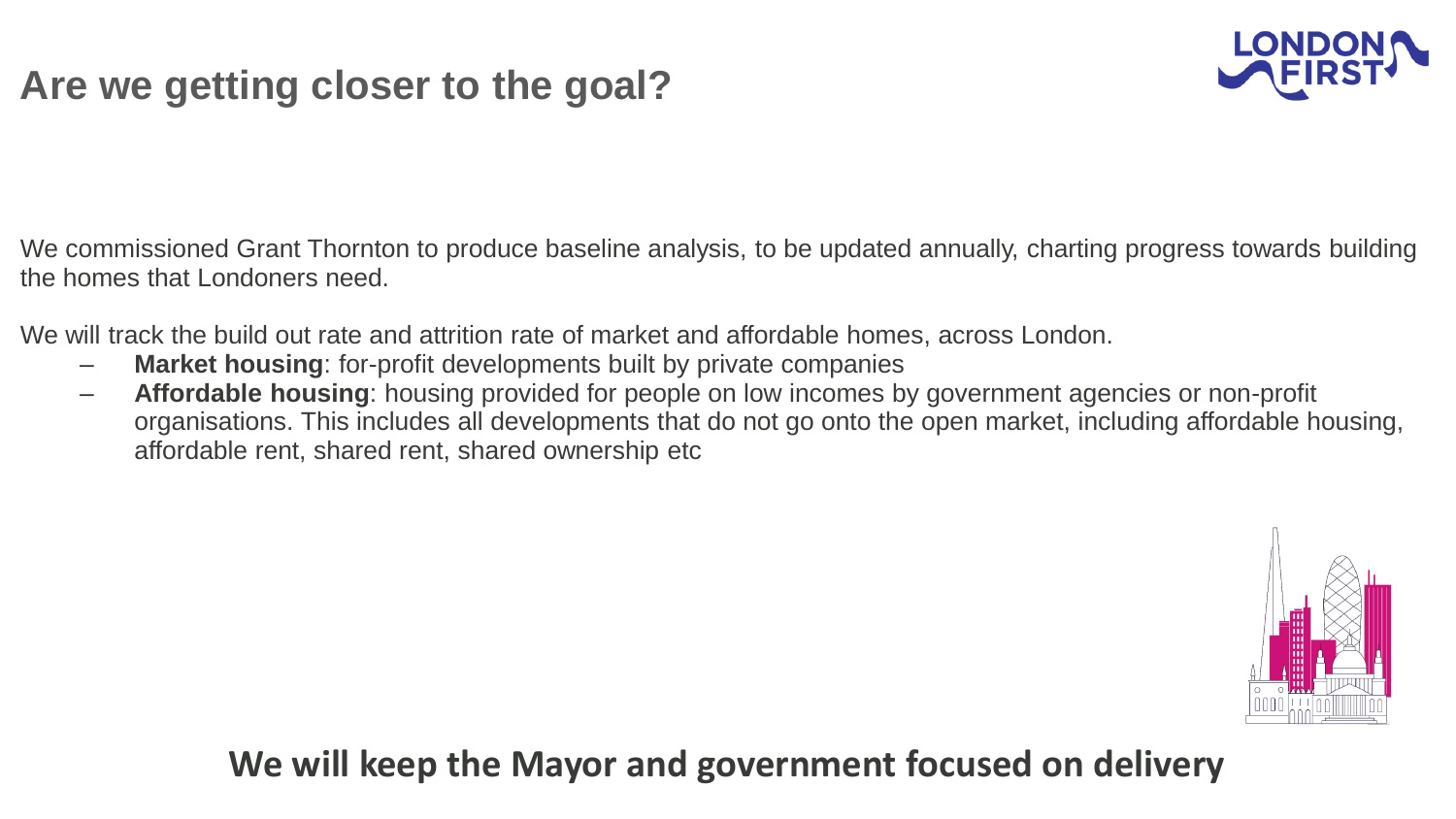

#### **Criteria**

#### **The following analysis is based on:**

- schemes of 10 units and above
- new developments/schemes that excludes 'refurbishments' and 'new behind façade'
- Applications, permissions and completions included in the period 2010-2017
- Attrition rates are calculated by identifying units that have been given **permission** and have either been **completed** or are **under construction** (U/C). Rates are based on any permissions given between 2010-2014 (January-June). The section 91 Town and Country Planning Act 1990\* three year rule has been applied to the analysis. Therefore, any permission given after 2014 has not been included as construction could still yet commence.



\*Please note analysis has not taken in to account where: The local planning authority may wish to consider whether a variation in the time period could assist in the delivery of development. For example, a shorter time eri years is not long enough to allow all the necessary preparations to be completed before development can start.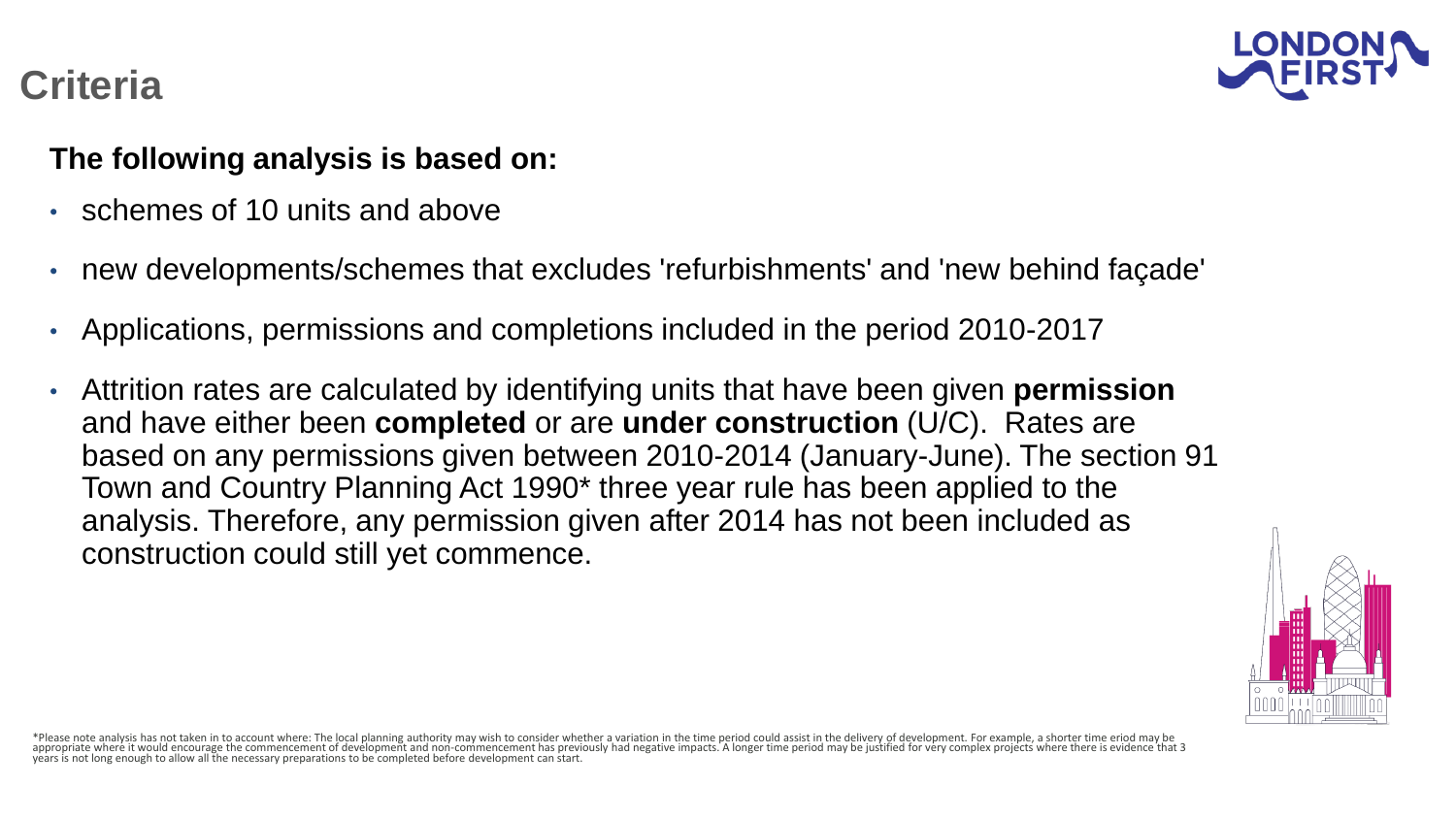# **Applications**







**Applications: Units**

- Every year since 2013 more than 50K applications have been made to London Boroughs
- In 2017 a record 79,493 applications have been made indicating a real appetite to build. This is a 14% increase on 2016. Applications to build affordable homes shot up by almost a third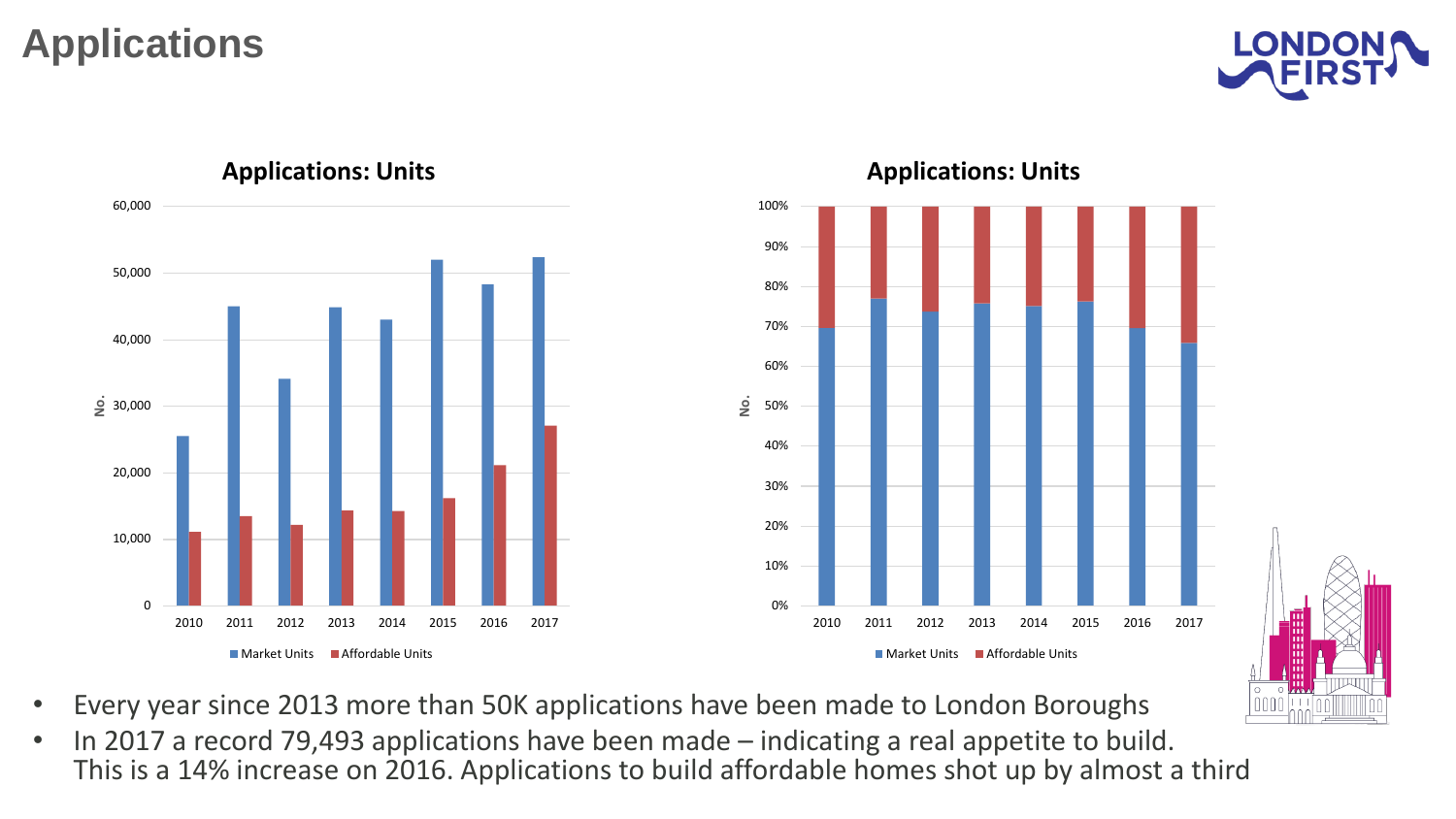#### **Permissions**





**Permissions: Units**

**Permissions: Units**





**No.**

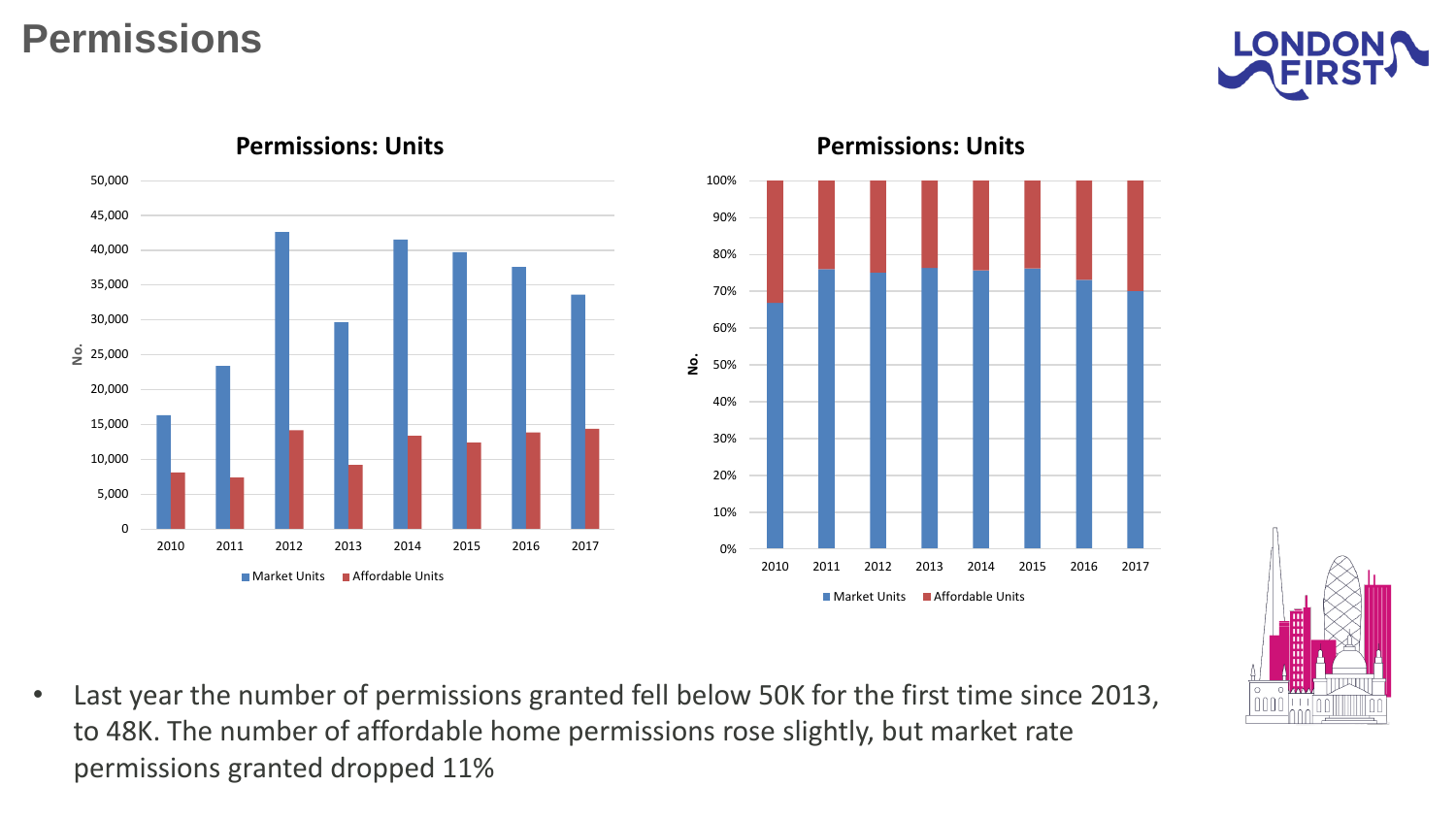## **Completions**







**Completions: Units**

- In 2017 more homes were built than in any previous year in our study. Total completions stand at **26,458**
- There was an increase of 33% in the number of affordable homes built and an uplift of **11%** for market rate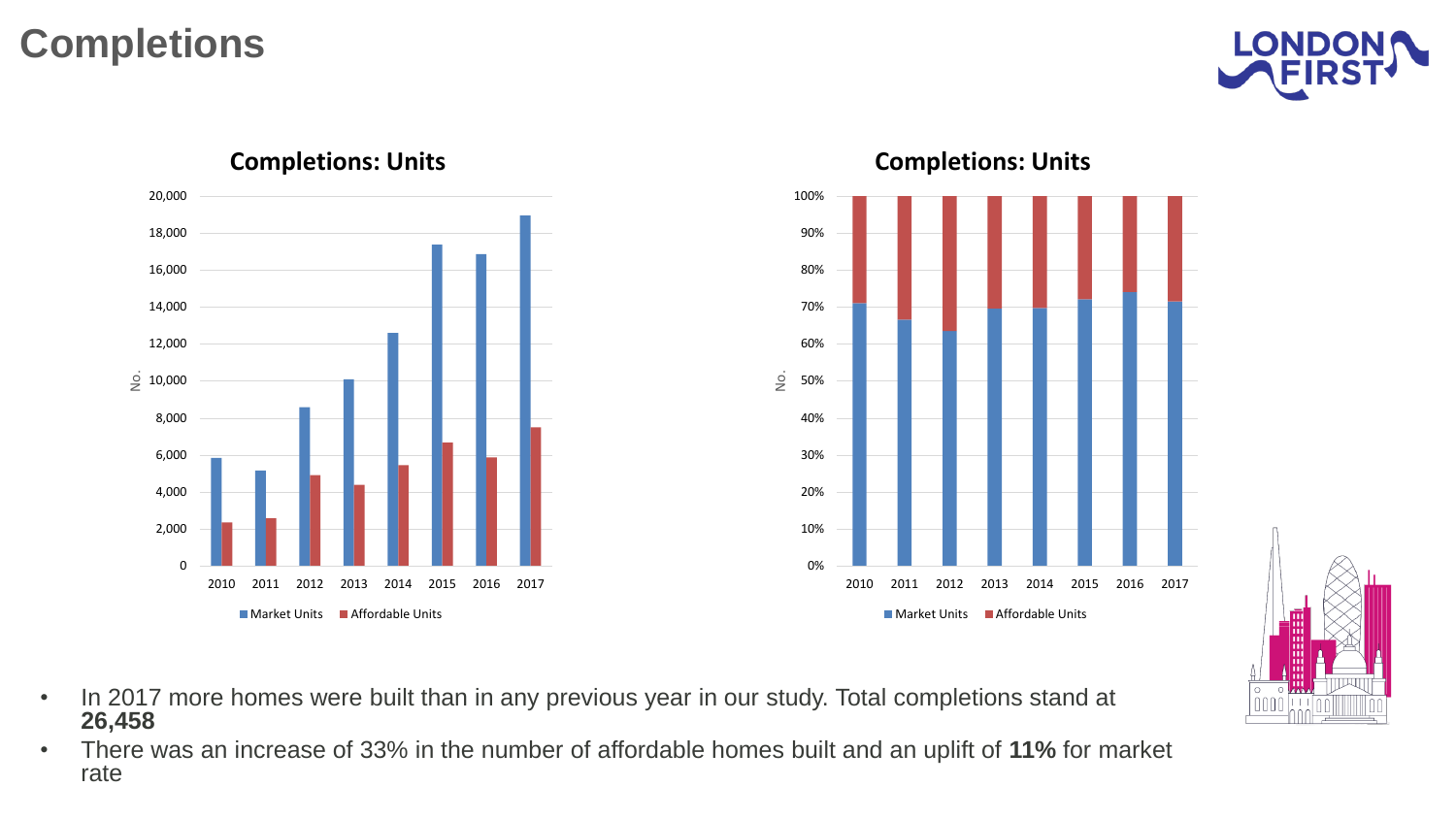#### **Attrition**



| <b>Permission Year</b> | <b>Unit permissions (LHS)</b> | <b>Units under</b><br>construction/completed<br>(LHS) | <b>Attrition rate (RHS)</b> |  |
|------------------------|-------------------------------|-------------------------------------------------------|-----------------------------|--|
| 2010                   | 24,425                        | 17,939                                                | 27%                         |  |
| 2011                   | 30,800                        | 21,007                                                | 32%                         |  |
| 2012                   | 56,800                        | 29,764                                                | 48%                         |  |
| 2013                   | 38,877                        | 26,209                                                | 33%                         |  |
| 2014                   | 54,941                        | 29,701                                                | 46%                         |  |
| <b>Total</b>           | 205,843                       | 124,620                                               | 39%                         |  |

**Worryingly, the number of homes lost between permission being granted and construction starting, is now almost one in two. Up from one in four in 2010**

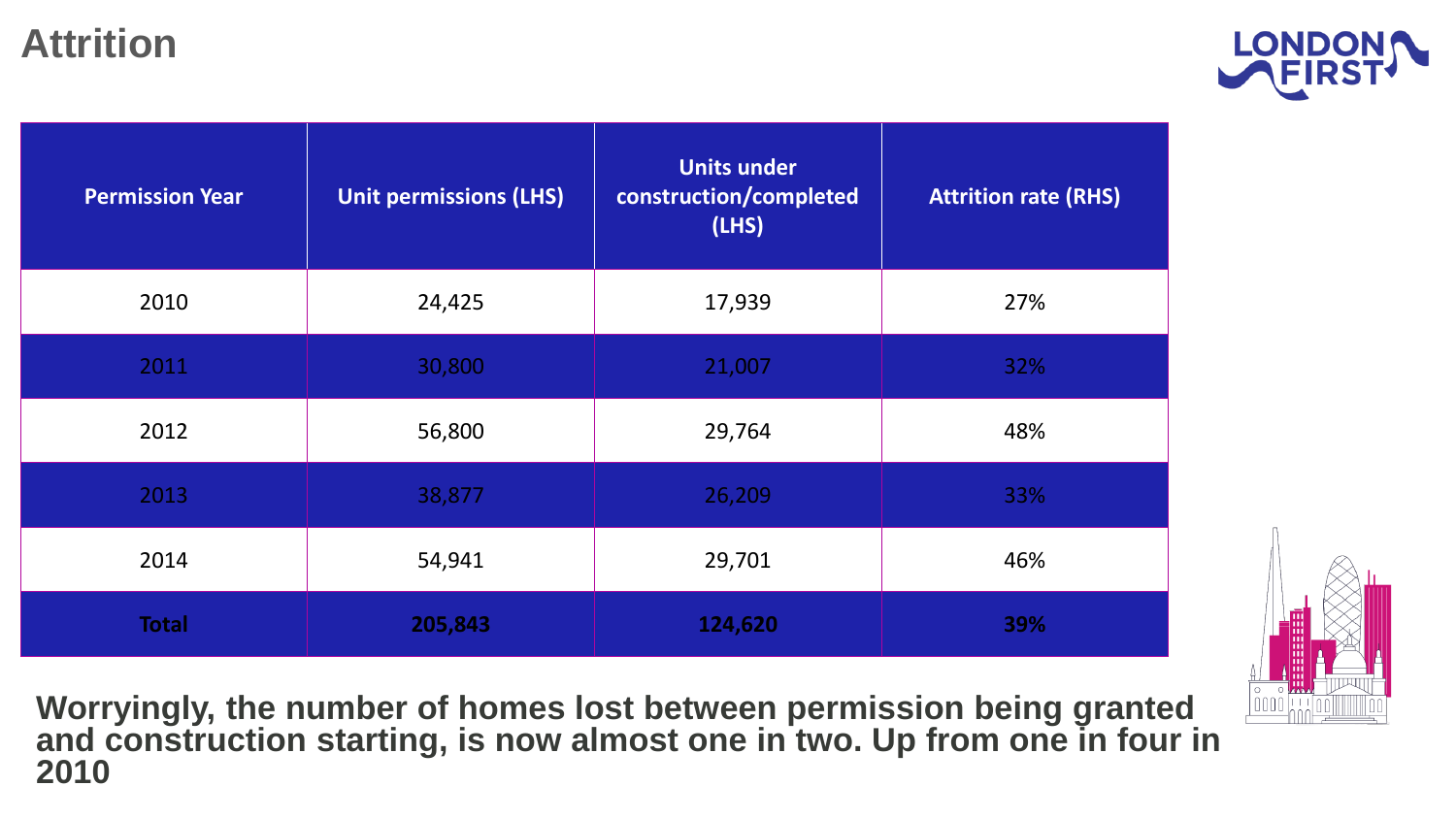

#### **Unit attrition rate by size band**



# **Sites of 100-149 homes still appear to be the 'sweet spot' with the lowest attrition rates (circa 11%)**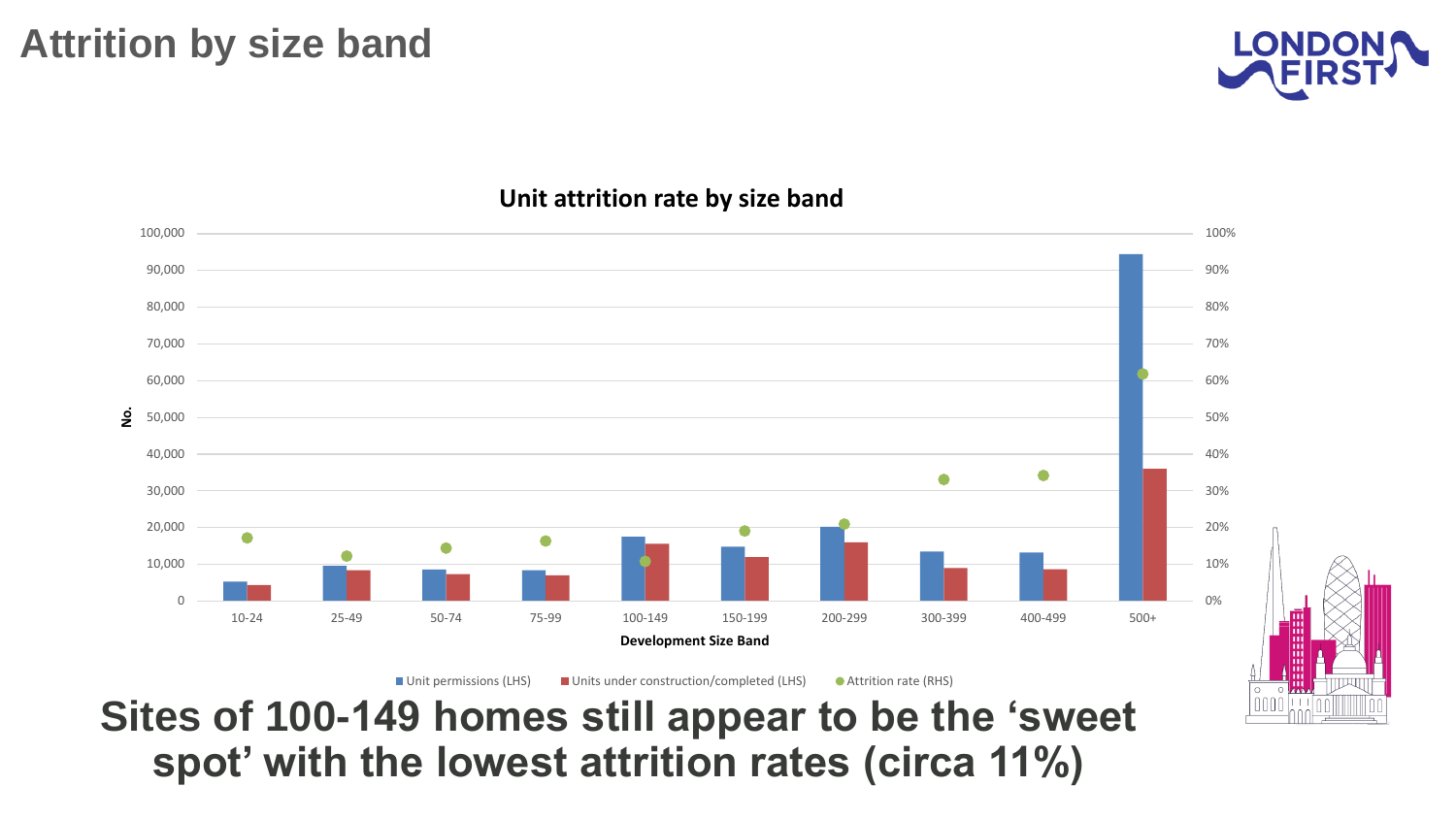# **Completions in 2017 by TFL Zone**





**Outer London is barely building. TFL Zones 1-3 build three quarters of London's new homes. Boroughs in Zones 5 and 6 built just over 3,000 homes (13%) in 2017, despite making up half of London's total landmass.**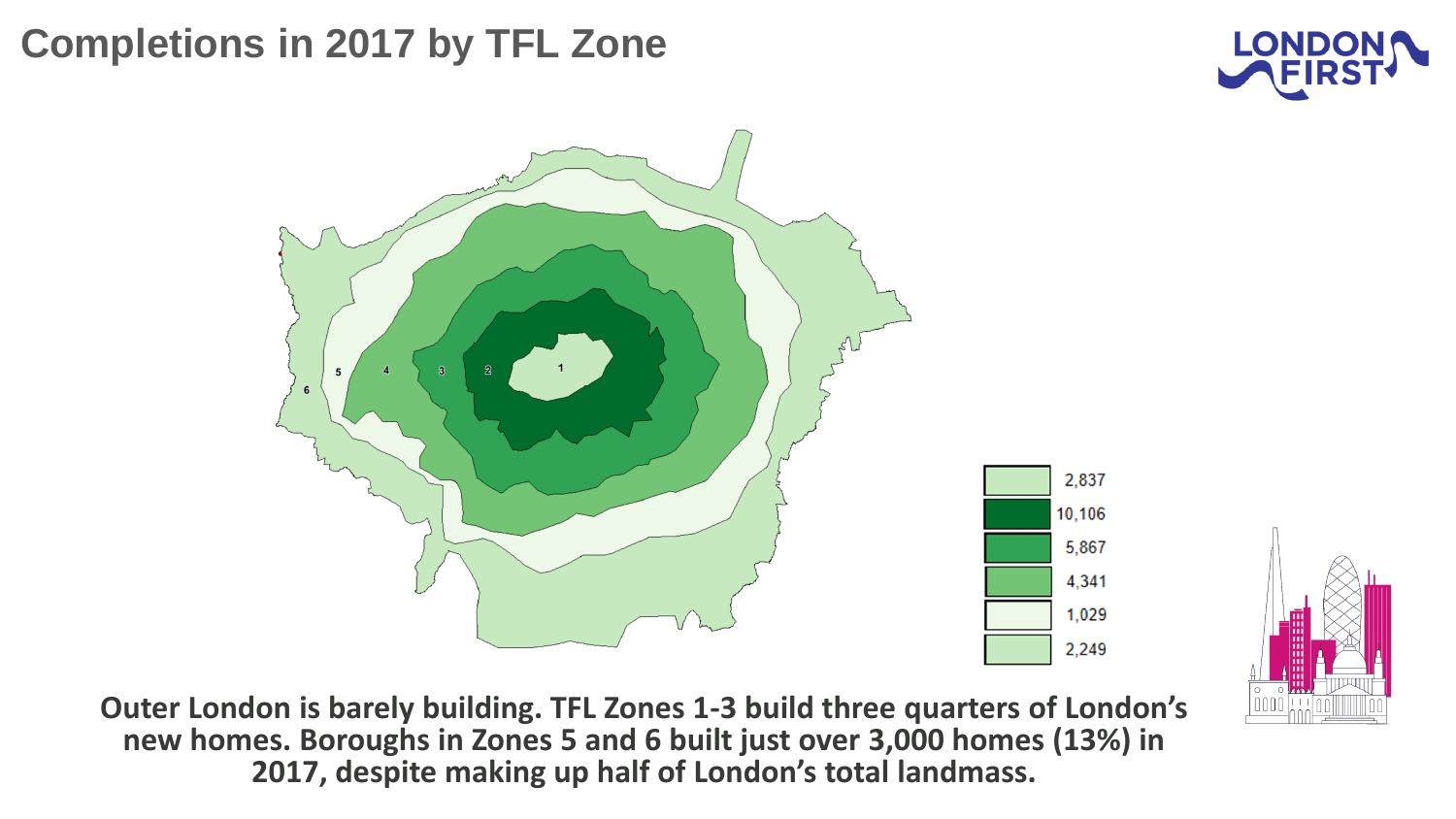# **Inner London builds more than outer**



|                   | 2010  | 2011  | 2012  | 2013  | 2014  | 2015  | 2016   | 2017   | % of 2017<br>total |
|-------------------|-------|-------|-------|-------|-------|-------|--------|--------|--------------------|
| ZONE 1            | 766   | 112   | 1,069 | 1,736 | 1,581 | 1,957 | 1,510  | 2,837  | 11%                |
| ZONE <sub>2</sub> | 4,290 | 3,478 | 3,672 | 5,974 | 6,585 | 8,354 | 10,516 | 10,106 | 38%                |
| ZONE <sub>3</sub> | 735   | 1,606 | 3,478 | 1,974 | 3,960 | 4,321 | 4,799  | 5,867  | 22%                |
| ZONE 4            | 1,499 | 1,745 | 1,897 | 1,998 | 3,313 | 5,200 | 2,537  | 4,341  | 16%                |
| ZONE 5            | 433   | 548   | 2,310 | 1,612 | 995   | 2,243 | 2,119  | 1,029  | 4%                 |
| ZONE 6            | 508   | 287   | 1,101 | 1,182 | 1,646 | 1,838 | 2,404  | 2,249  | 9%                 |

- Inner London is still building around half of London's new homes
- Zone 5 is particularly lagging, building half the number in 2017 than they did in the previous 12 months
- Zone 1 represents just 3% of London's landmass but experienced near 90% year on year growth in housing output in 2017

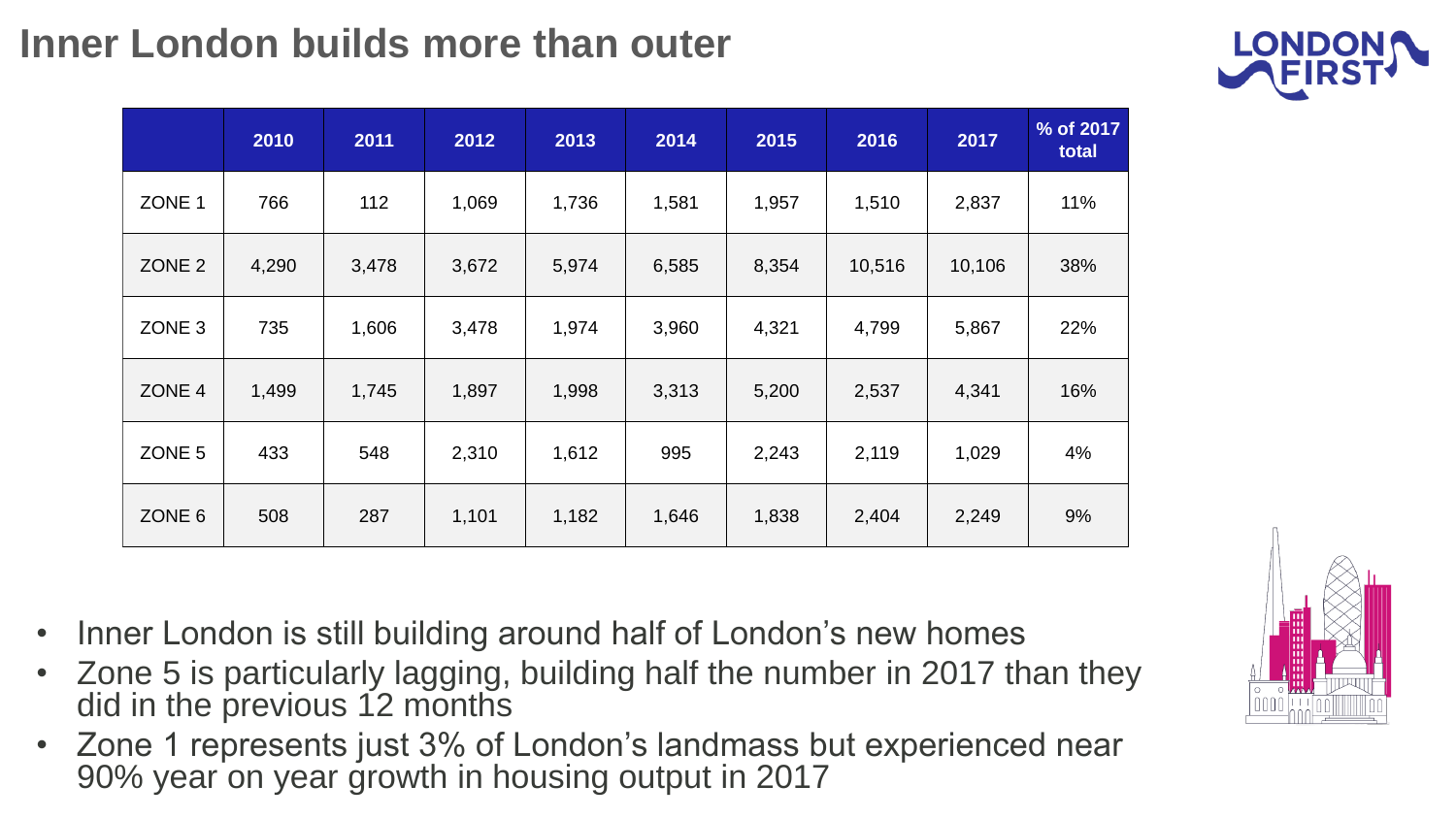**Founding Partners**





Shelter



An instinct for growth







Working together to ensure the London business community speaks with 'one voice' on the housing crisis in order to secure our competitive future